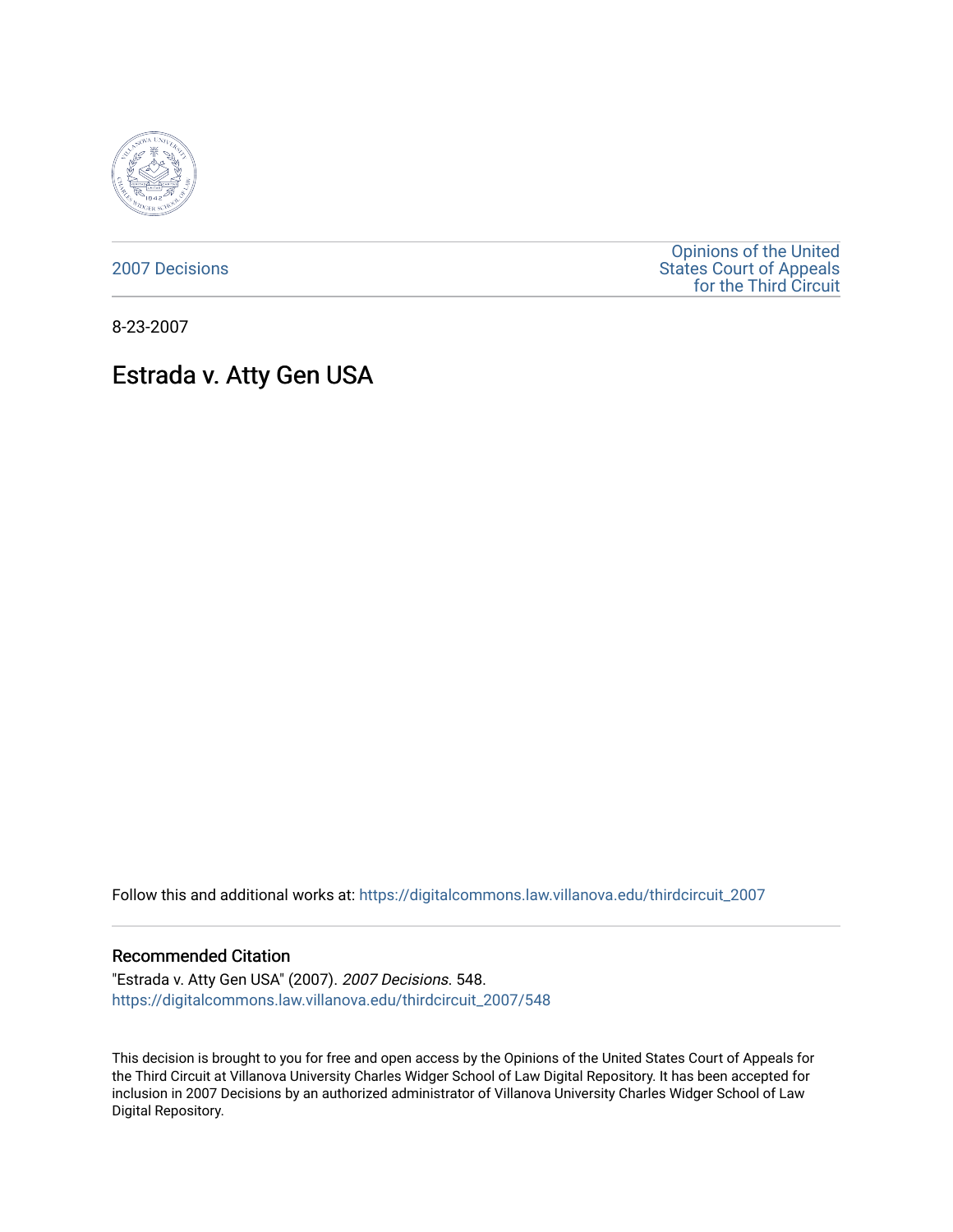# **NOT PRECEDENTIAL**

# UNITED STATES COURT OF APPEALS FOR THE THIRD CIRCUIT

 $\overline{a}$ 

 $\overline{a}$ 

No. 06-2737

ERIK ESTRADA; IVANA CATHERINE LEON SANTOSO,

Petitioners,

v.

# ATTORNEY GENERAL OF THE UNITED STATES,

Respondent

On Petition for Review of an Order of the Board of Immigration Appeals (Agency No. A96-266-943; 944)

 $\_$ 

\_\_\_\_\_\_\_\_\_\_\_\_\_\_\_\_\_\_

Submitted under Third Circuit LAR 34.1(a) on July 13, 2007

Before: SLOVITER, ALDISERT and ROTH, Circuit Judges

(Opinion filed: August 23, 2007)

### O P I N I O N

 $\overline{a}$ 

 $\overline{a}$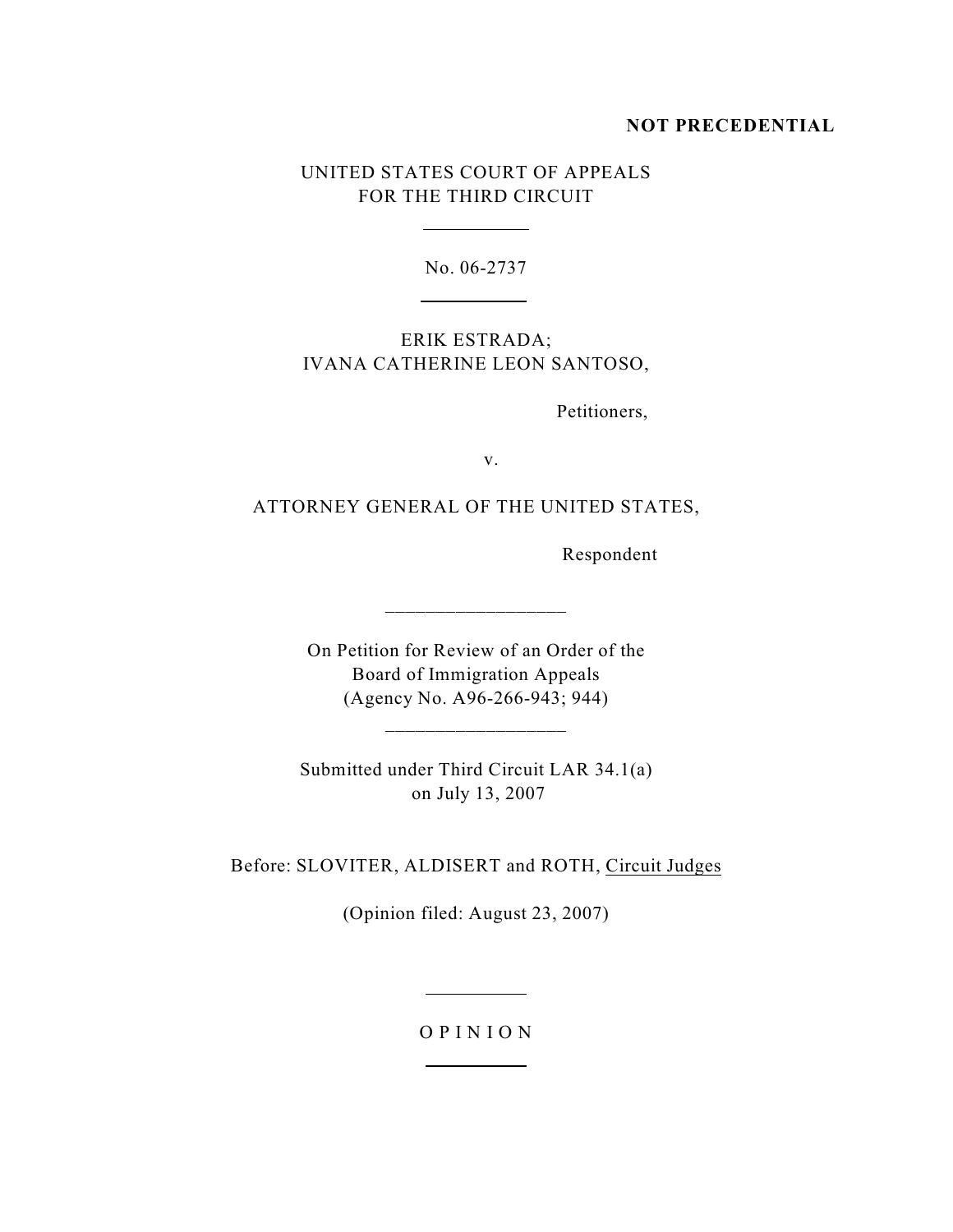#### **ROTH**, Circuit Judge:

Erik Estrada and Ivana Santoso, husband and wife, petition this Court for review of the April 20, 2006 decision of the Board of Immigration Appeals (BIA or Board), in which the Board denied Petitioners' motion to reopen removal proceedings based upon changed country conditions. Because we find that the BIA did not abuse its discretion in denying Petitioners' motion, which proffered new evidence that was essentially cumulative of the evidence originally presented, we will deny the petition for review.

#### **I. BACKGROUND**

Petitioners are citizens and natives of Indonesia. They entered the United States legally but overstayed their visas. Estrada timely applied for asylum, withholding of removal, and relief under the Convention Against Torture. He named his wife as a derivative applicant. (She was ineligible to apply in her own right, having missed the filing deadline.) Estrada alleged past persecution and fear of future persecution based on his Chinese ethnicity and Christian faith. On February 13, 2004, an immigration judge (IJ) in Philadelphia conducted a full merits hearing. Estrada presented evidence of hostility toward and violence against Christians and Chinese by Muslims in Indonesia. This evidence included U.S. State Department reports on human rights and religious freedom in Indonesia from 2002 and 2003, as well as various other related articles. After the hearing, the IJ issued an oral decision denying Estrada's requests for relief from removal. This denial necessarily foreclosed Santoso's requests as well, although she was granted voluntary departure. Petitioners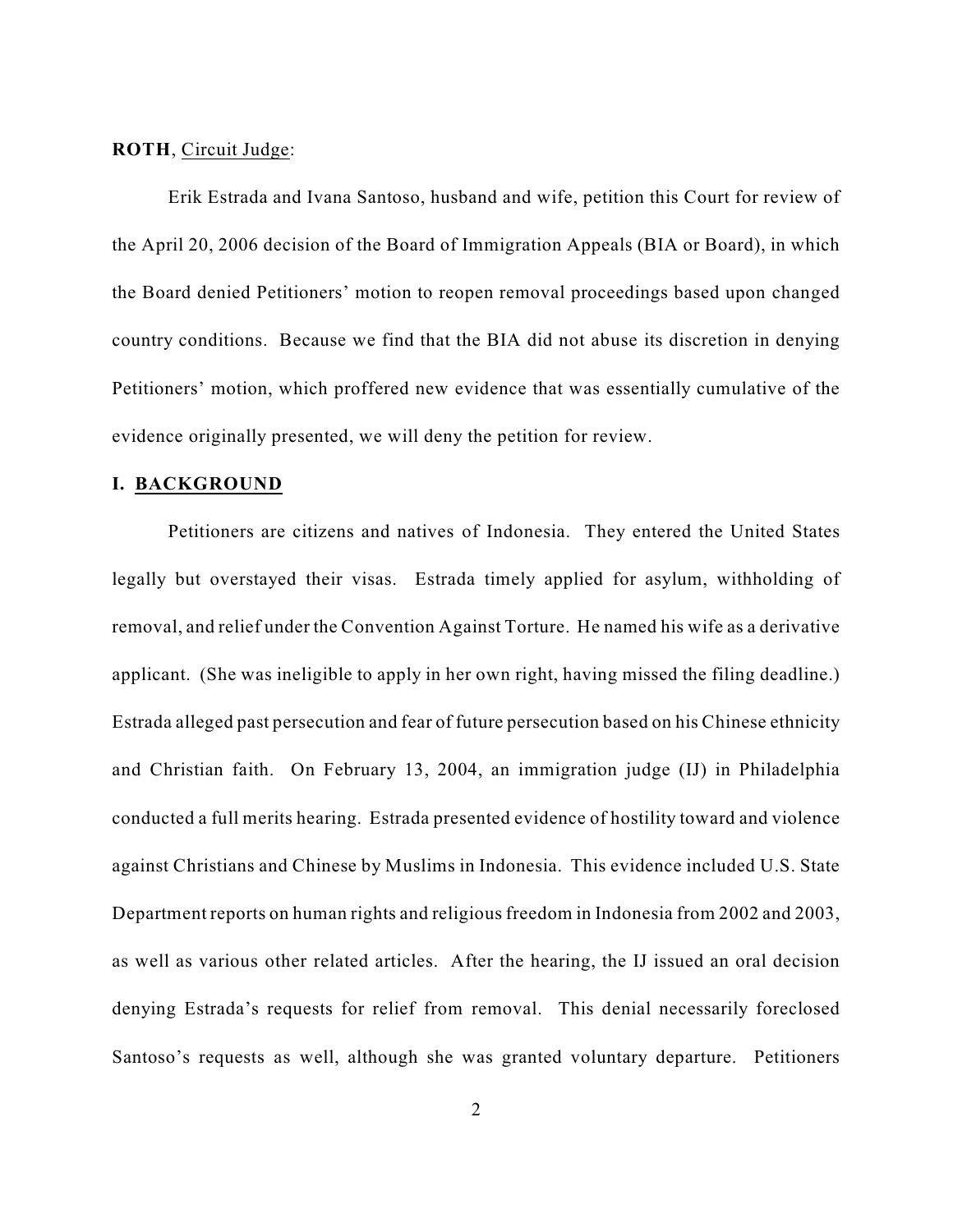appealed the IJ's decision. On August 3, 2005, the BIA adopted the IJ's reasoning and dismissed Petitioners' appeal.

Estrada and Santoso did not petition this Court for review of the BIA's August 3rd decision. Rather, on March 15, 2006, Petitioners filed a motion to reopen under 8 C.F.R. § 1003.2(c). The new evidence attached to Petitioners' motion to reopen included affidavits by Petitioners, the State Department reports that were already part of the administrative record before the IJ, various articles dated before the merits hearing on February 13, 2004, a State Department Travel Warning for Indonesia from 2004, State Department reports on religious freedom in Indonesia from 2004 and 2005, and numerous articles post-dating the February 13th merits hearing. Petitioners argued that this evidence demonstrated changed country conditions, specifically the growing concern related to the influence of Muslim extremists in Indonesia. On April 20, 2006, the BIA denied Petitioners' motion to reopen based on its determinations that Petitioners failed to demonstrate (1) sufficient changed circumstances in Indonesia, or (2) that the new evidence would likely change the outcome of their case. This timely petition for review followed.

#### **II. DISCUSSION**

The BIA had jurisdiction under 8 C.F.R. § 1003.2(c). This Court has jurisdiction under 8 U.S.C. § 1252. We review the BIA's denial of a motion to reopen for abuse of discretion. *Fadiga v. Att'y Gen.*, 488 F.3d 142, 153 (3d Cir. 2007). The Board's decision must be reversed if it is "arbitrary, irrational, or contrary to law." *Sevoian v. Ashcroft*, 290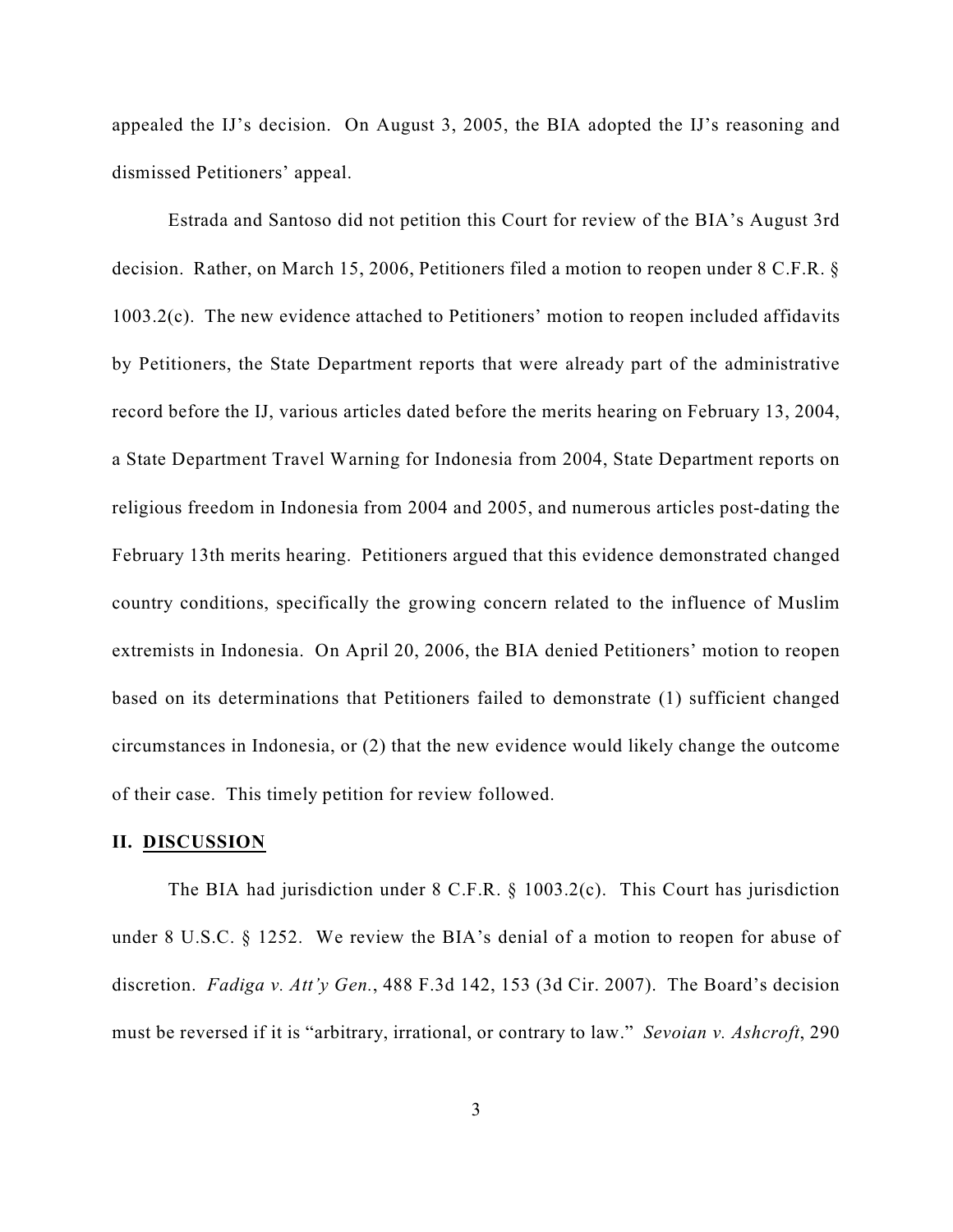F.3d 166, 175 (3d Cir. 2002). Thus, our review is "highly deferential." *Guo v. Ashcroft*, 386 F.3d 556, 562 (3d Cir. 2004). Generally, motions to reopen are granted only under "compelling circumstances," *id.* at 561, as such motions are "disfavored." *INS v. Doherty*, 502 U.S. 314, 323 (1992).

Under 8 U.S.C. § 1229a(c)(7)(C), which generally requires a motion to reopen to be filed within 90 days of the final administrative order, Petitioners' March 15, 2006 motion was untimely as it was filed more than 90 days after the Board's August 3, 2005 order of removal. However, under the "changed circumstances" exception of 8 C.F.R. § 1003.2(c)(2), a motion to reopen may be filed at anytime if it is based on evidence of "changed country conditions arising in the country of nationality" that "is material and was not available and could not have been discovered or presented at the previous hearing." 8 C.F.R. §  $1003.2(c)(3)(ii)$ . Even if the changed circumstances exception is met, the BIA ordinarily will not consider a discretionary motion to reopen unless the moving party meets the "heavy burden" of demonstrating that the newly proffered evidence "would likely change the result of the case." *Matter of Coelho*, 20 I.&N. Dec. 464, 473 (BIA 1992) (citing *Doherty*, 502 U.S. at 323); *see also Guo*, 386 F.3d at 563 (movant seeking reopening of removal proceedings must "produce objective evidence showing a reasonable likelihood that he can establish that he is entitled to relief") (internal quotations and citation omitted).

The BIA properly disregarded the documents attached to Petitioners' motion to reopen that pre-dated February 13, 2004, the date of the merits hearing before the IJ, as that evidence